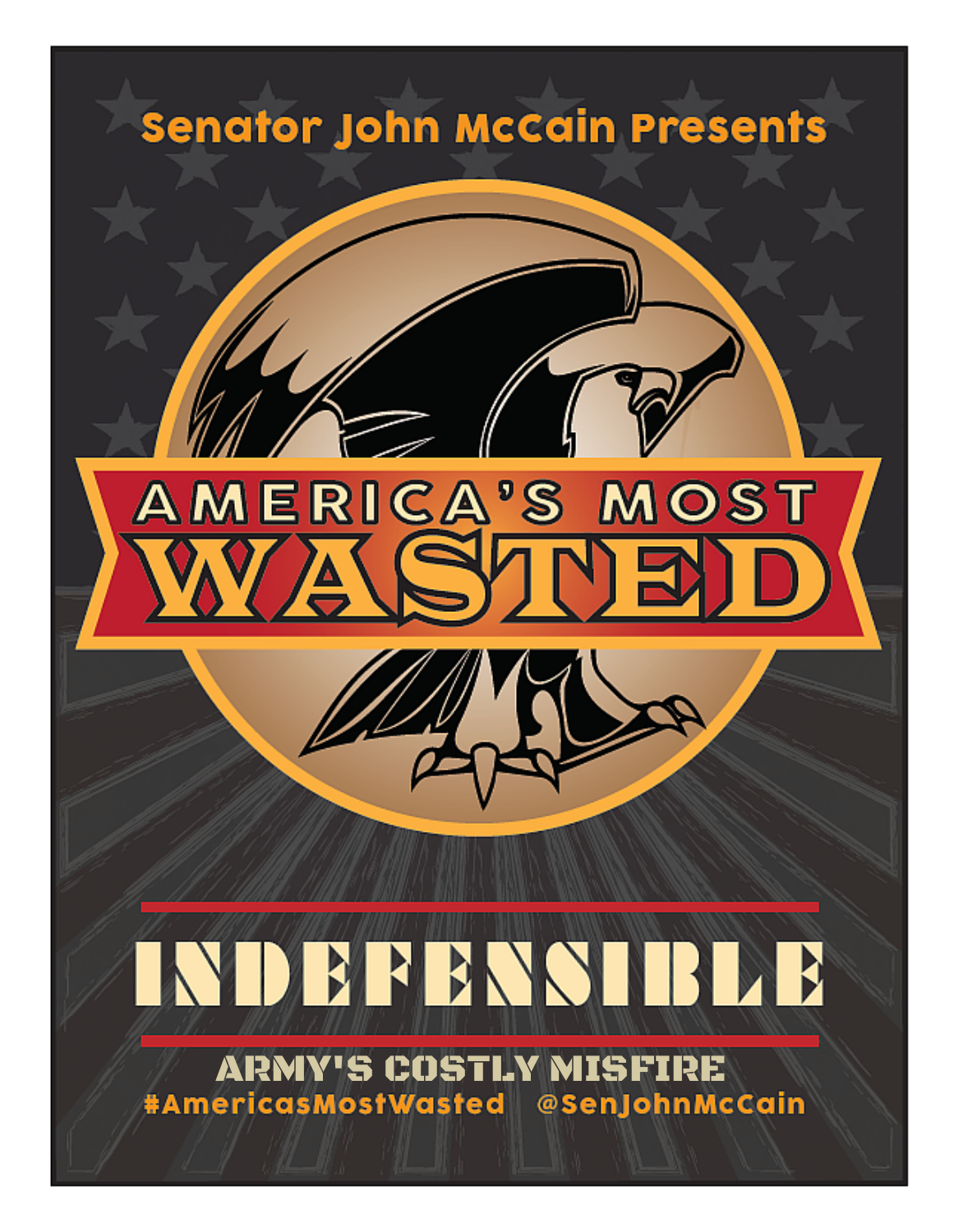## **10 YEARS FOR THE ARMY TO BUY A SIMPLE HANDGUN**

The U.S. Army has a poor track record of buying and fielding new weapon systems. It wasted a large portion of its wartime budget increases burning through nearly \$20 billion on Future Combat Systems (FCS) without much to show for the nowcanceled effort. It started and canceled not one but two efforts to buy a new attack

helicopter. And after spending \$8 billion of taxpayer money on new helicopters, it will now instead refurbish its existing fleet. <sup>1</sup> In each of these failures the Army was trying to acquire technology that simply did not exist and it was the development of those new technologies that led to major problems.





*The Army M9 handgun*

Modular Handgun System (MHS), the Army has managed to create entirely new acquisition problems for what should be a simple, straightforward purchase of a commercially available item. The Army's effort to buy a new handgun has already taken 10 years and produced nothing but a more than 350 page requirements document micromanaging extremely small unimportant details and byzantine rules and processes the Army wants followed, many of which are unnecessary or anticompetitive. As former Secretary of Defense Robert Gates, a veteran of fighting for equipment for our soldiers, said of the effort, "This is absurd… it's a handgun, for God's sake." Small arms experts have estimated that just the paperwork and unnecessary requirements could easily add \$50 or more to the cost of each handgun, leading to \$15 million wasted on paperwork and bureaucracy. Worse, the Army may fail to field a handgun at all, because of the way it has structured this weapon system acquisition. 2

Lest anyone think such an important component of our soldiers' combat load justifies the complexity of the Army's procurement process, simply contrast the Army's process with that of the FBI, which recently issued a straightforward solicitation for a new handgun. The FBI request for proposal (RFP) is around 120 pages, one-third the size of the Army's, and it clearly specifies the important parts of a handgun, namely the caliber and accuracy requirements, and importantly, it allows for users, not bureaucrats, to shoot the pistols and provide input much earlier in the evaluation compared to the Army. The FBI RFP also has

 $\overline{\phantom{a}}$ 

<sup>1</sup> JSM floor speech on weapon system cost overruns, 2014

<sup>2</sup> Gates, Robert, "Senate Armed Services Committee Holds Hearing on Defense Policy Outlook," October 21, 2015, [http://www.cq.com/doc/congressionaltranscripts-4775460?5.](http://www.cq.com/doc/congressionaltranscripts-4775460?5)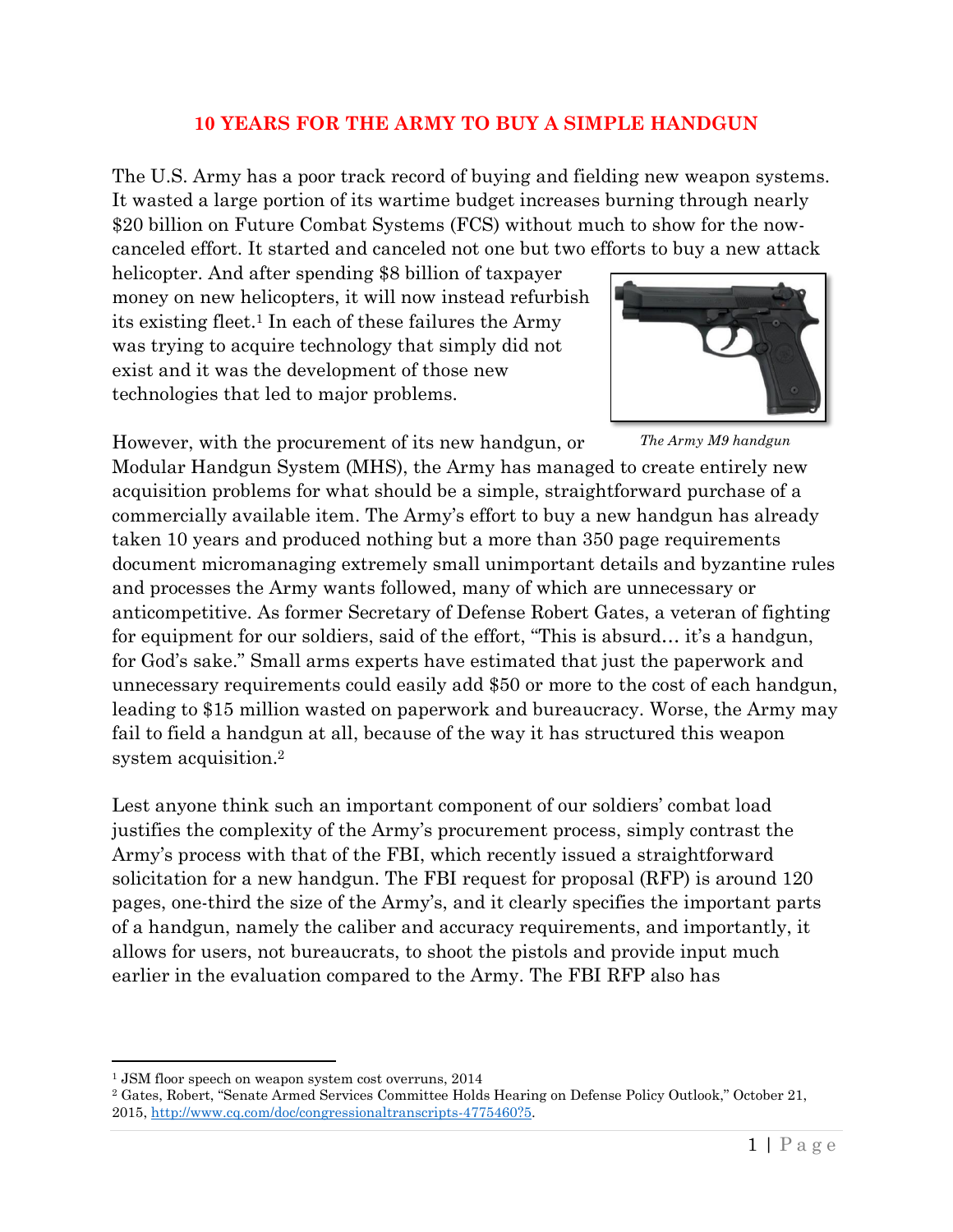requirements for accuracy, reliability in extreme temperatures and conditions, and other comparable handgun needs to the Army's valid requirements.<sup>3</sup>

The Army's current handgun, the M9, was originally fielded in 1982, more than 30 years ago that makes it outdated and in need of replacement by any standard. Most

 $\overline{\phantom{a}}$ 



civilian police forces and SWAT units replace their handguns every 15 years. Our Special Forces and foreign allies replace their handguns far more often so they can benefit from the improved performance of new handguns available from the commercial small arms industry, usually at no cost to the military or taxpayers. And it is well known that Army soldiers are dissatisfied with the Army's M9.

According the Center for Naval Analyses, 46% of respondents to battlefield surveys are not confident in the M9 because of the age of the weapon, malfunctions, and difficulty maintaining the weapon. <sup>4</sup> More than one in four M9 *Battlefield surveys reveal low confidence in the Army M9 weapon*

users reported stoppages of their weapons while engaging the enemy.<sup>5</sup>

What else is wrong with the Army's plan to buy a new handgun? First, despite the more than 350 pages of requirements for the new handgun, the Army hasn't specified how it wants the new weapon to perform. According to the request for proposal (RFP) released to industry in September 2015, the Army plans to conduct "an open caliber competition", which means the choice of caliber is left up to the discretion of industry. But the caliber of the cartridge and the type of bullet it launches is arguably the most important performance component of the handgun. One of the principles of a commercial-off-the-shelf acquisition is that the government must be clear on what it is seeking to buy. This lack of clarity will

<sup>3</sup> Department of Justice, " 9mm Luger Pistols / Replacement Parts," Solicitation Number RFP-OSCU-DSU1503, Federal Bureau of Investigation, October 7, 2015,

[https://www.fbo.gov/index?s=opportunity&mode=form&id=1ec06eceeb93fabb2f163118a889e278&tab=core&\\_cvi](https://www.fbo.gov/index?s=opportunity&mode=form&id=1ec06eceeb93fabb2f163118a889e278&tab=core&_cview=0)  $ew=0$ .

<sup>4</sup> Russell, Sara M., "Soldier Perspectives on Small Arms in Combat," December 2006, [https://www.cna.org/CNA\\_files/PDF/D0015259.A2.pdf,](https://www.cna.org/CNA_files/PDF/D0015259.A2.pdf) Figure 2.

<sup>5</sup> Russell, Sara M., "Soldier Perspectives on Small Arms in Combat," December 2006, [https://www.cna.org/CNA\\_files/PDF/D0015259.A2.pdf,](https://www.cna.org/CNA_files/PDF/D0015259.A2.pdf) Figure 4.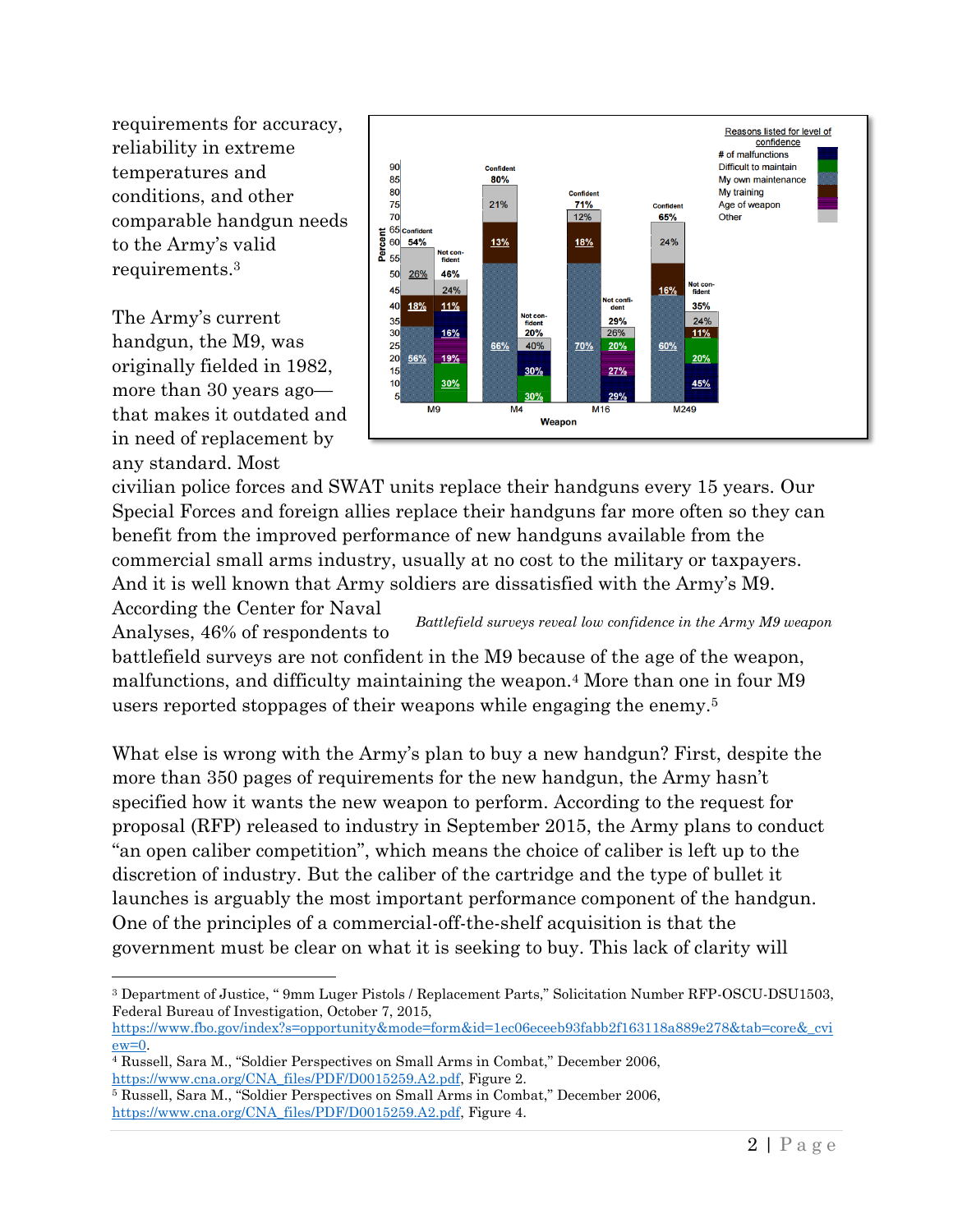likely result in top handgun makers not competing as many of them are not large defense contractors, which means that our soldiers won't necessarily get the best handgun that commercial industry has to offer.

Or perhaps that's the whole point, and the Army already has a preferred outcome in mind and is just going through the motions with this "competition". By purchasing both handguns and ammunition from a single vendor on a single contract, the total value of which could exceed \$1.2B, the Army's selection process favors larger companies over smaller ones and increases the risk that the Army will not select the best performing weapon, ammunition, silencer, holster and training system components available. In fact, with this contract structure, the Army will assuredly be forced to field one or more inferior components of the handgun system to the troops because there will be no way to pick and choose the best of each component received from various bidders without causing protests and legal actions from the losing bidders.

Another serious flaw with the Army's selection process for its new handgun is that there are currently too many opportunities for vendors to be disqualified for paperwork or technical reasons before our soldiers get a vote. The Army plans to conduct early handgun tests without actual human shooters (using fixed mechanical platforms) to narrow the selections to only three weapons before front line soldiers get to provide any feedback whatsoever. This means that back-office bureaucrats will have more say in selecting the next handgun than our front line troops, who arguably have more relevant expertise to contribute to the evaluation and selection process. But this is not without precedent—during the Army's last competition for small arms, Army bureaucrats disqualified all competitor rifles after the Army's current M4 Carbine was outperformed by commercial off-the-shelf alternatives used by select Special Forces units and our allies, and then cancelled the competition and refused to allow any front-line soldiers test the better-performing competitor weapons. 6

Other than the critically important ammunition caliber and type, the Army micromanages everything else about the proposal process. Indeed, it may have set a record for issuing a request for proposal totaling over 350 pages with 21 attachments for a commercial item that may cost around \$500 each. <sup>7</sup> The Army requests a specific color for the new handgun, and dictates far less important specifications for it, such as compatibility of the handgun's bore brush with the

 $\overline{\phantom{a}}$ 

<sup>6</sup> Scarborough, Rowan, "Army quits test after competing rifle outperforms M4A1 carbine," Washington Times, August 19, 2014[, http://www.washingtontimes.com/news/2014/aug/19/armys-quits-tests-after-competing-rifle](http://www.washingtontimes.com/news/2014/aug/19/armys-quits-tests-after-competing-rifle-outperform/?page=all)[outperform/?page=all.](http://www.washingtontimes.com/news/2014/aug/19/armys-quits-tests-after-competing-rifle-outperform/?page=all)

<sup>7</sup> Solicitation, Offer, and Award, "W15QKN-15-R-0002," Army Contracting Command – NJ, Picatinny Arsenal, NJ, [http://cdn.bearingarms.com/uploads/2015/09/RFP\\_Final.pdf.](http://cdn.bearingarms.com/uploads/2015/09/RFP_Final.pdf)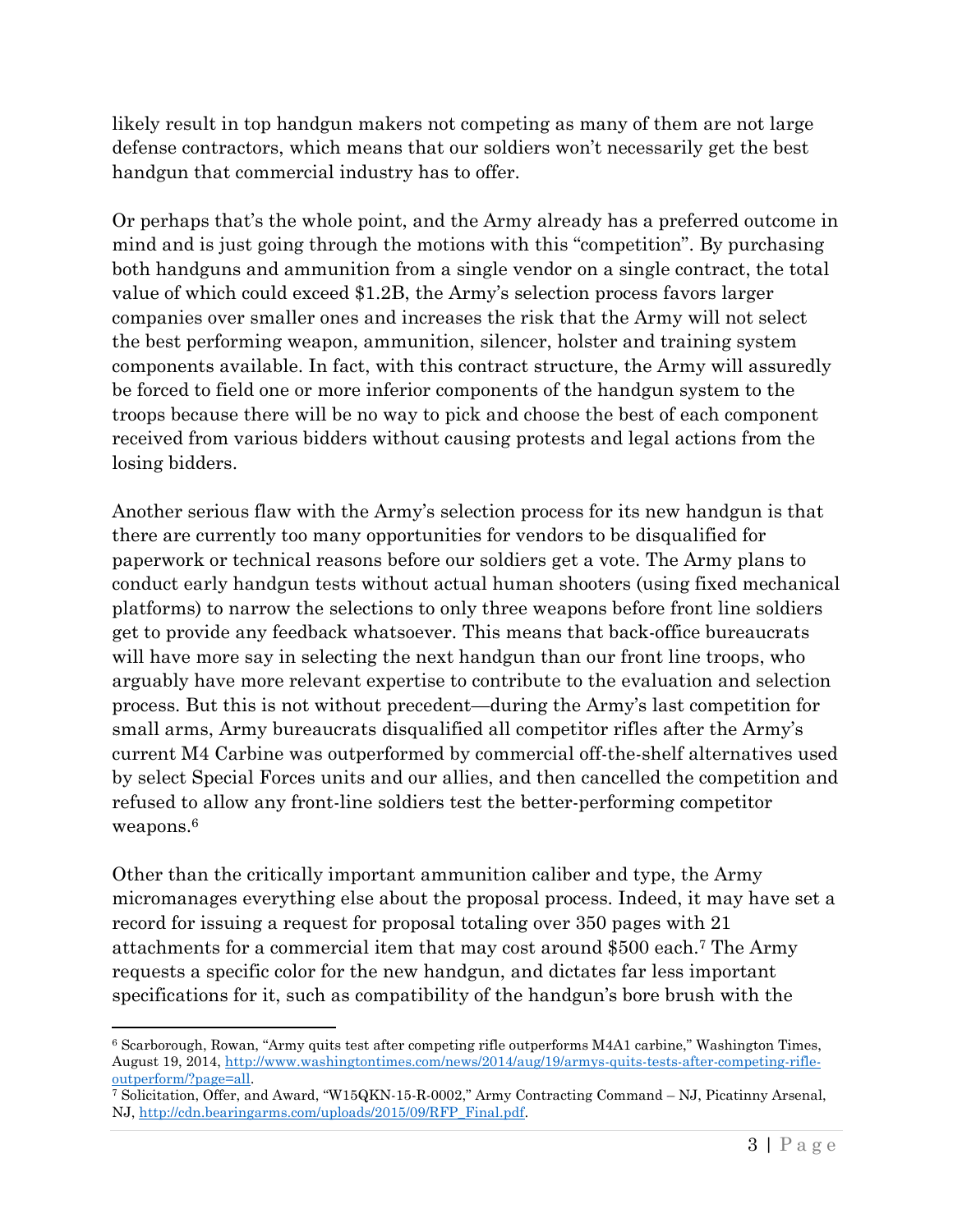current Army cleaning kit, the size of the handgun's exterior packaging, even that "paper used for correspondence" must use "1" margins".<sup>8</sup> Any violations of these important 'requirements' are grounds for immediate and irreversible termination from the competition. The Army is also demanding the full technical data rights to the winning manufacturer. While this may make sense for very expensive weapon systems such as planes and ships with lots of spare parts and maintenance requirements for the next fifty or more years, it is unnecessary and wasteful for an item that costs in the hundreds of dollars that will almost certainly be cheaper to replace than modernize. In fact, it is entirely possible that the top handgun makers will choose not to participate in this competition for this reason alone as they will be giving away their own internal technical data, developed at no cost to the taxpayer, for the chance to deliver to the Army 300,000 new Army handguns, a quantity that equates to one month's sales on the commercial market.<sup>9</sup> But again, maybe that is the hope.

What's most concerning about the Army's process is that it could easily acquire a high-quality, commercial handgun for our troops using streamlined and reformed acquisition processes. The easiest solution would be to allow Army divisions or even brigade combat teams to select from handguns, ammunition and accessories that are already tested, approved and are being used in combat by units within the U.S. Special Operations Command (USSOCOM) and the Joint Special Operations Command (JSOC). The relatively low unit price and low quantity of issue at the brigade and division level would save many millions in acquisition costs and bureaucracy and get new handguns to the troops three years earlier than the current plan. The Army already does this for eyewear through the Authorized Protective Eyewear List (APEL) where lower level Army units can order from over thirty different types of commercial protective eyeglasses.<sup>10</sup>

The Army should suspend or cancel the current RFP until it can conduct a caliber study to determine what caliber and cartridge is optimum for the next handgun to meet current and emerging threats, similar to its current study to determine the optimum caliber for its future individual weapons (rifles and machine guns). Or better yet, it can just leverage the work of other federal law enforcement agencies, including the FBI, Customs and Border Patrol (CBP), and U.S. Special Operations Command, who have already conducted such studies and selected handguns and advanced ammunition and accessories that meet or exceed the Army's MHS specifications.

 $\overline{\phantom{a}}$ 8 Ibid.

<sup>9</sup> "Firearms Commerce in the United States: Annual Statistical Update," United States Department of Justice, Bureau of Alcohol, Tobacco, Firearms, and Explosives, 2014, [https://www.atf.gov/file/3336/download.](https://www.atf.gov/file/3336/download) <sup>10</sup> <http://www.peosoldier.army.mil/equipment/eyewear/>